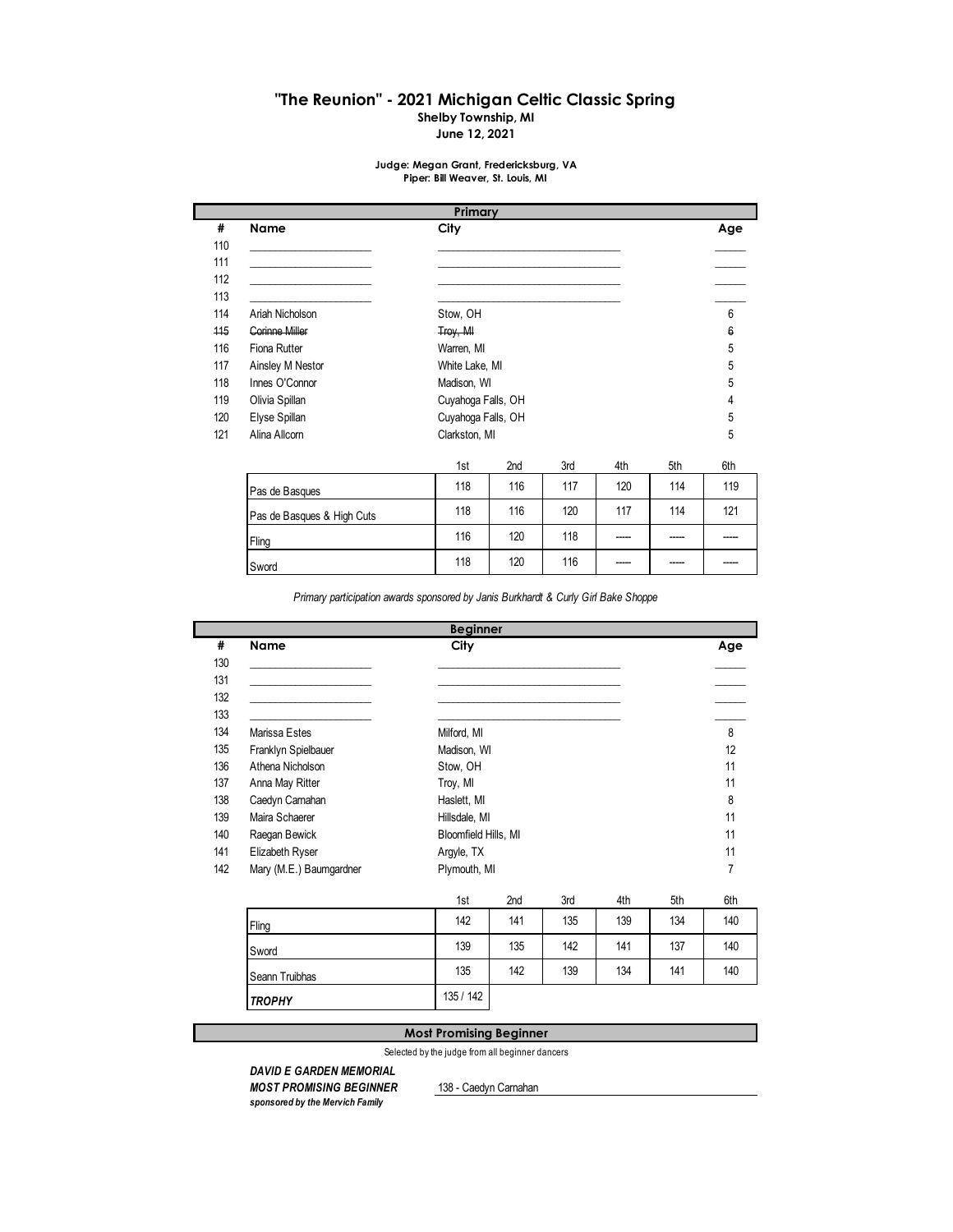|     |                  | <b>Novice</b> |                 |     |     |     |     |  |
|-----|------------------|---------------|-----------------|-----|-----|-----|-----|--|
| #   | Name             | City          |                 |     |     |     | Age |  |
| 150 |                  |               |                 |     |     |     |     |  |
| 151 |                  |               |                 |     |     |     |     |  |
| 152 |                  |               |                 |     |     |     |     |  |
| 153 |                  |               |                 |     |     |     |     |  |
| 154 | Adella Nicholson | Stow, OH      |                 |     |     |     |     |  |
| 155 | Rose Johnson     | Burton, MI    |                 |     |     |     |     |  |
| 156 | Julia LoPresti   | Wrentham, MA  |                 |     |     |     |     |  |
| 157 | Quinn Dunny      | Brighton, MI  |                 |     |     |     | 10  |  |
| 158 | Kennedy Haney    | Howell, MI    |                 |     |     |     | 8   |  |
| 159 | Sophia DeMaagd   | Chelsea, MI   |                 |     |     |     | 8   |  |
|     |                  | 1st           | 2 <sub>nd</sub> | 3rd | 4th | 5th | 6th |  |
|     | Fling            | 159           | 156             | 157 | 158 | 155 | 154 |  |
|     | Sword            | 158           | 157             | 159 | 156 | 154 | 155 |  |
|     | Seann Truibhas   | 158           | 159             | 157 | 156 | 154 | 155 |  |

*Trophy sponsored by Glenn R Parker Electrical*

## **Glenn R Parker Electrical Most Promising Novice**

Selected by the judge from all novice dancers

*GLENN R PARKER ELECTRICAL* **MOST PROMISING NOVICE** 159 - Sophia DeMaagd

*TROPHY* 158

*in memory of Theresa Ann*

|     |                      | <b>Intermediate</b> |                |     |     |     |     |  |
|-----|----------------------|---------------------|----------------|-----|-----|-----|-----|--|
| #   | <b>Name</b>          | City                |                |     |     |     | Age |  |
| 170 |                      |                     |                |     |     |     |     |  |
| 171 |                      |                     |                |     |     |     |     |  |
| 172 |                      |                     |                |     |     |     |     |  |
| 173 |                      |                     |                |     |     |     |     |  |
| 174 | Silvia Dix           |                     | Birmingham, MI |     |     |     |     |  |
| 175 | Miranda Brandon      |                     | Hillsdale, MI  |     |     |     |     |  |
| 176 | Kamden Nestor        |                     | White Lake, MI |     |     |     |     |  |
| 177 | Emma Keene           | Vienna, VA          |                |     |     |     | 13  |  |
| 178 | <b>Emily Mervich</b> | Shelby Township, MI |                |     |     |     | 10  |  |
|     |                      |                     |                |     |     |     |     |  |
|     |                      | 1st                 | 2nd            | 3rd | 4th | 5th | 6th |  |
|     | Fling                | 176                 | 178            | 175 | 174 | 177 |     |  |
|     | Sword                | 176                 | 177            | 175 | 174 | 178 |     |  |
|     | Seann Truibhas       | 176                 | 174            | 175 | 178 | 177 |     |  |
|     | Laddie               | 174                 | 178            | 177 | 175 |     |     |  |
|     | <b>TROPHY</b>        | 176                 |                |     |     |     |     |  |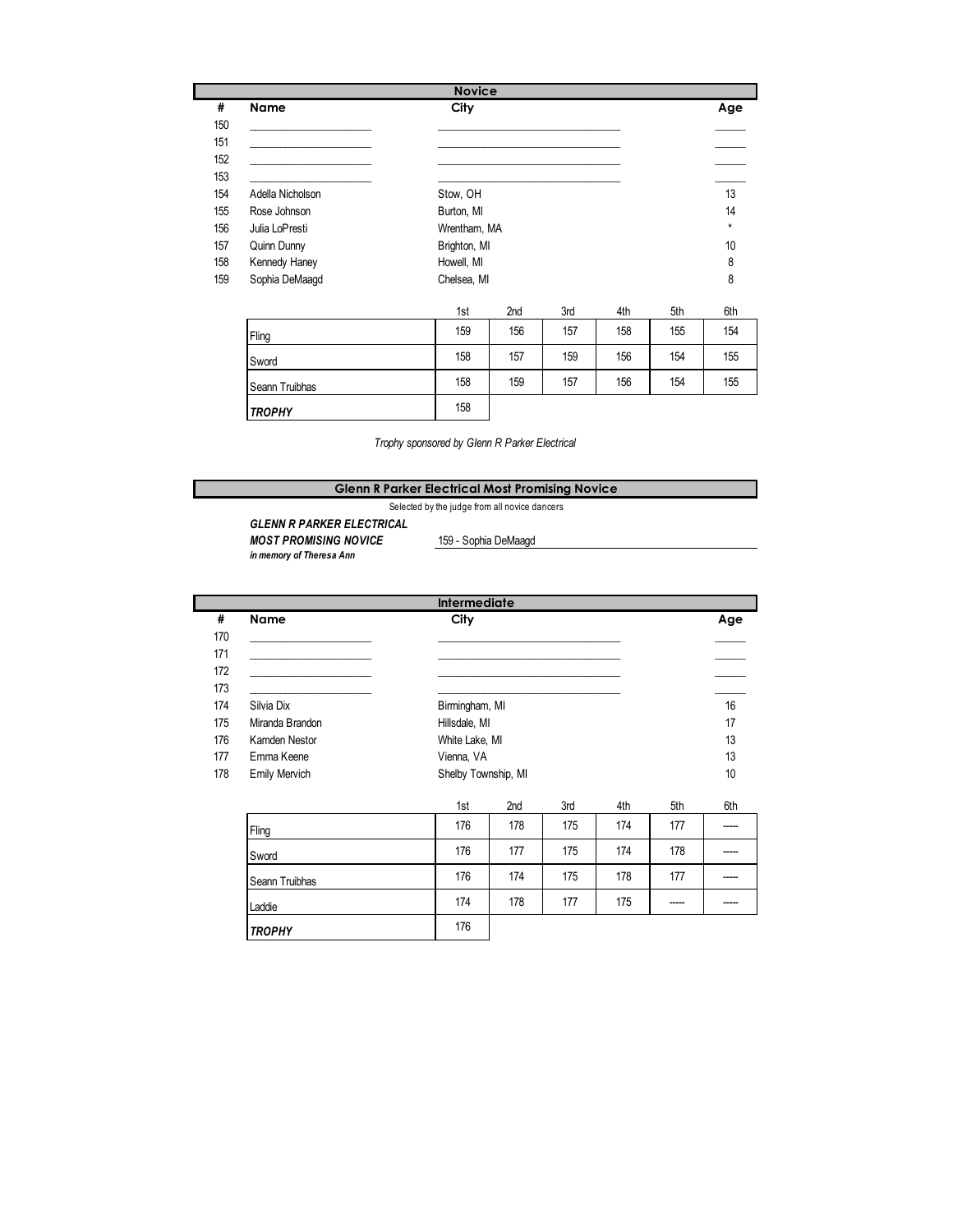|     |                 | Premier 11 & Under |     |     |     |     |     |  |
|-----|-----------------|--------------------|-----|-----|-----|-----|-----|--|
| #   | Name            | City               |     |     |     |     | Age |  |
| 200 |                 |                    |     |     |     |     |     |  |
| 201 |                 |                    |     |     |     |     |     |  |
| 202 |                 |                    |     |     |     |     |     |  |
| 203 |                 |                    |     |     |     |     |     |  |
| 204 | Nora Vozar      | Ithaca, MI         |     |     |     |     | 11  |  |
| 205 | Abigail Brown   | St. Louis, MI      |     | 10  |     |     |     |  |
| 206 | Evelyn Kemler   | Dansville, MI      |     | 11  |     |     |     |  |
| 207 | Giana Coscia    | Batavia, OH        |     |     |     |     |     |  |
| 208 | Katherine Keene | Vienna, VA         |     |     |     |     |     |  |
| 209 | Nadia DeMaagd   | Chelsea, MI        |     |     |     |     | 10  |  |
| 210 | Ainsley Spillan | Cuyahoga Falls, OH |     |     |     |     | 11  |  |
| 211 | Theresa Parker  | Romeo, MI          |     |     |     |     | 10  |  |
|     |                 | 1st                | 2nd | 3rd | 4th | 5th | 6th |  |
|     | Fling           | 205                | 206 | 208 | 207 | 210 | 211 |  |
|     | Sword           | 205                | 206 | 208 | 211 | 210 | 207 |  |
|     | Seann Truibhas  | 206                | 205 | 211 | 208 | 210 | 207 |  |
|     | Laddie          | 207                | 205 | 206 | 211 | 204 | 209 |  |
|     | <b>TROPHY</b>   | 205                |     |     |     |     |     |  |

*Trophy sponsored by Janis Burkhardt in memory of James Ross*

|     | Premier 15 & Under  |                      |              |     |     |     |     |  |  |  |
|-----|---------------------|----------------------|--------------|-----|-----|-----|-----|--|--|--|
| #   | <b>Name</b>         | City                 |              |     |     |     | Age |  |  |  |
| 220 |                     |                      |              |     |     |     |     |  |  |  |
| 221 |                     |                      |              |     |     |     |     |  |  |  |
| 222 |                     |                      |              |     |     |     |     |  |  |  |
| 223 | Nysha Ghelani       | Haslett, MI          |              | 12  |     |     |     |  |  |  |
| 224 | Miranda Stefanko    | Hartland, MI         |              |     |     |     | 15  |  |  |  |
| 225 | Isabella Murphy     | Chelsea, MI          |              |     |     |     | 15  |  |  |  |
| 226 | Arial Brandon       | Hillsdale, MI        |              |     |     |     | 14  |  |  |  |
| 227 | Sophia Cummings     | White Lake, MI       |              |     |     |     | 13  |  |  |  |
| 228 | Morgan O'Connor     | Madison, WI          |              |     |     |     | 13  |  |  |  |
| 229 | Ava Duerr           |                      | Plymouth, MI |     |     |     |     |  |  |  |
| 230 | Isabella Haffner    | Sterling Heights, MI |              |     |     |     |     |  |  |  |
| 231 | Reese Mackey        | Dresher, PA          |              |     |     |     | 15  |  |  |  |
| 232 | <b>Edward Welch</b> | New Richmond, OH     |              |     |     |     | 14  |  |  |  |
| 233 | Cayla Barr-Colby    | Shelby Township, MI  |              |     |     |     | 15  |  |  |  |
| 234 | Catherine Dwyer     | Decatur, GA          |              |     |     |     | 14  |  |  |  |
|     |                     | 1st                  | 2nd          | 3rd | 4th | 5th | 6th |  |  |  |
|     | Fling               | 228                  | 231          | 224 | 226 | 234 | 233 |  |  |  |
|     | Sword               | 231                  | 228          | 224 | 234 | 229 | 227 |  |  |  |
|     | Seann Truibhas      | 231                  | 228          | 224 | 234 | 229 | 232 |  |  |  |
|     | Laddie              | 231                  | 228          | 234 | 224 | 223 | 233 |  |  |  |
|     | <b>TROPHY</b>       | 231                  |              |     |     |     |     |  |  |  |

*Trophy sponsored by Fred DeMarse in honor of David Tague*